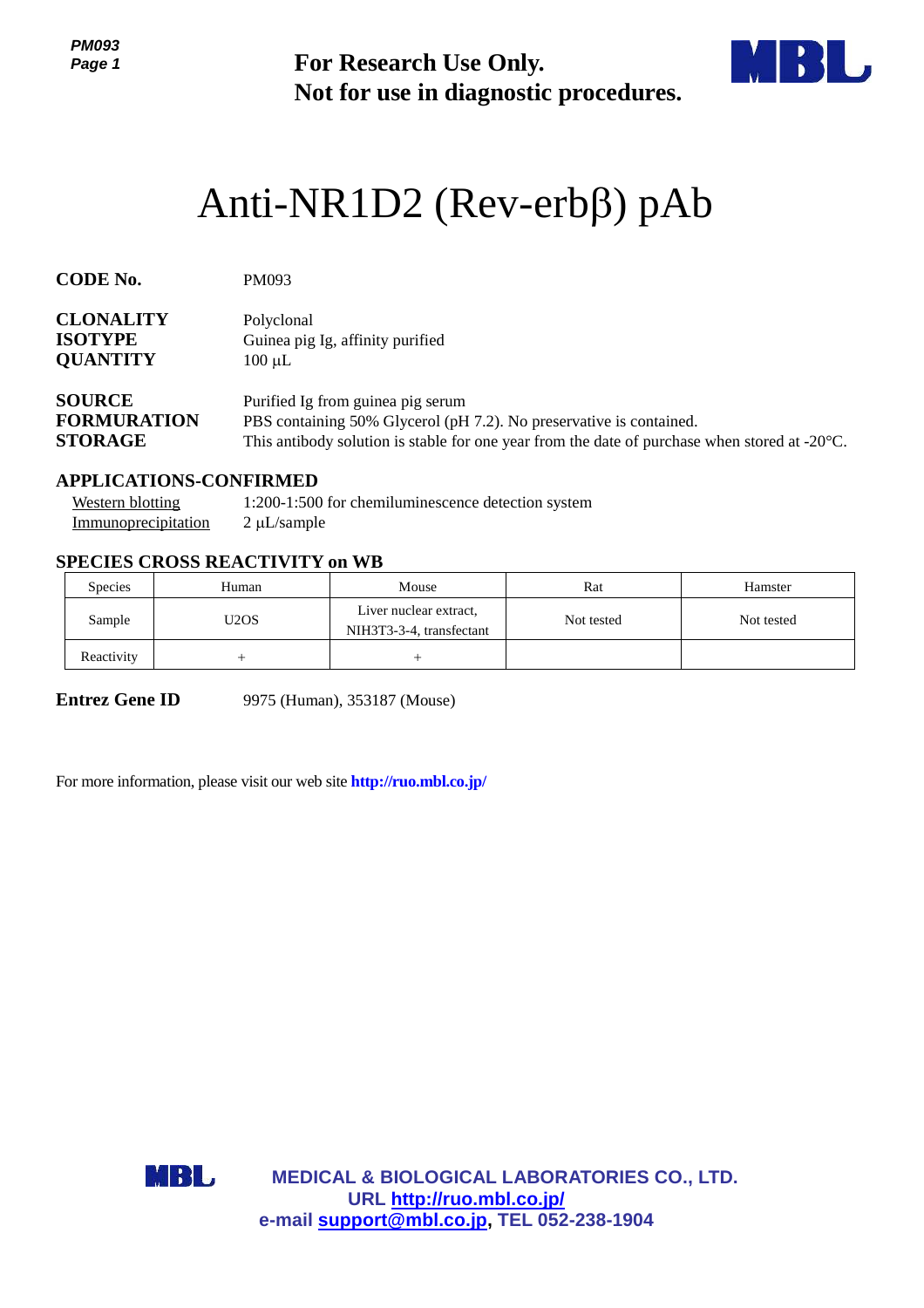## **RELATED PRODUCTS**

| Antibodies    |                                |
|---------------|--------------------------------|
| PM093         | Anti-NR1D2 (Rev-erbβ) pAb      |
| PM092         | Anti-NR1D1 (Rev-erbα) pAb      |
| PM091         | Anti-Per1 (Mouse) pAb          |
| <b>PM083</b>  | Anti-Per2 (Mouse) pAb          |
| <b>PM082</b>  | Anti-Cry2 (Mouse) pAb          |
| <b>PM081</b>  | Anti-Cry1 (Mouse) pAb          |
| D333-3        | Anti-CLOCK (Mouse) mAb (CLSP3) |
| D334-3        | Anti-CLOCK (Mouse) mAb (CLNT1) |
| D335-3        | Anti-BMAL1 (Mouse) mAb (B1BH2) |
| D349-3        | Anti-CLOCK (Mouse) mAb (CLSP4) |
| <b>PM079</b>  | Anti-DBP (Mouse) pAb           |
| CY-P1016      | Anti-SIRT1 pAb                 |
| <b>RN032P</b> | Anti-CIRBP pAb                 |
| RN013MW       | Anti-Nono (P54NRB) mAb (C5)    |
| RN014MW       | Anti-SFPQ (PSF) mAb (C23)      |
| RN015MW       | Anti-PSPC1 (PSP1) mAb (1L4)    |
| RN092PW       | Anti-NONO (P54NRB) pAb         |
| RN106PW       | Anti-SFPQ (PSF) pAb            |
| <b>PM075</b>  | Anti-GNAT2 (Zebrafish) pAb     |
|               |                                |
| PM067         | Normal Guinea Pig IgG          |
|               |                                |

## Kits

| CY-1151 | CycLex <sup>®</sup> SIRT1/Sir2 Deacetylase  |
|---------|---------------------------------------------|
|         | Fluorometric Assay Kit                      |
| CY-1152 | CycLex® SIRT2 Deacetylase                   |
|         | <b>Fluorometric Assay Kit</b>               |
| CY-1173 | CycLex <sup>®</sup> CaM-kinase II Assay Kit |
| CY-8102 | CircuLex Mouse CIRP ELISA Kit               |
| CY-8103 | CircuLex Human CIRP ELISA Kit               |

Recombinant proteins (Human, Active)

- CY-E1151 NAD<sup>+</sup>-Dependent Deacetylase SIRT1
- CY-E1152 NAD<sup>+</sup>-Dependent Deacetylase SIRT2
- CY-E1173 CaM-kinase II Positive Control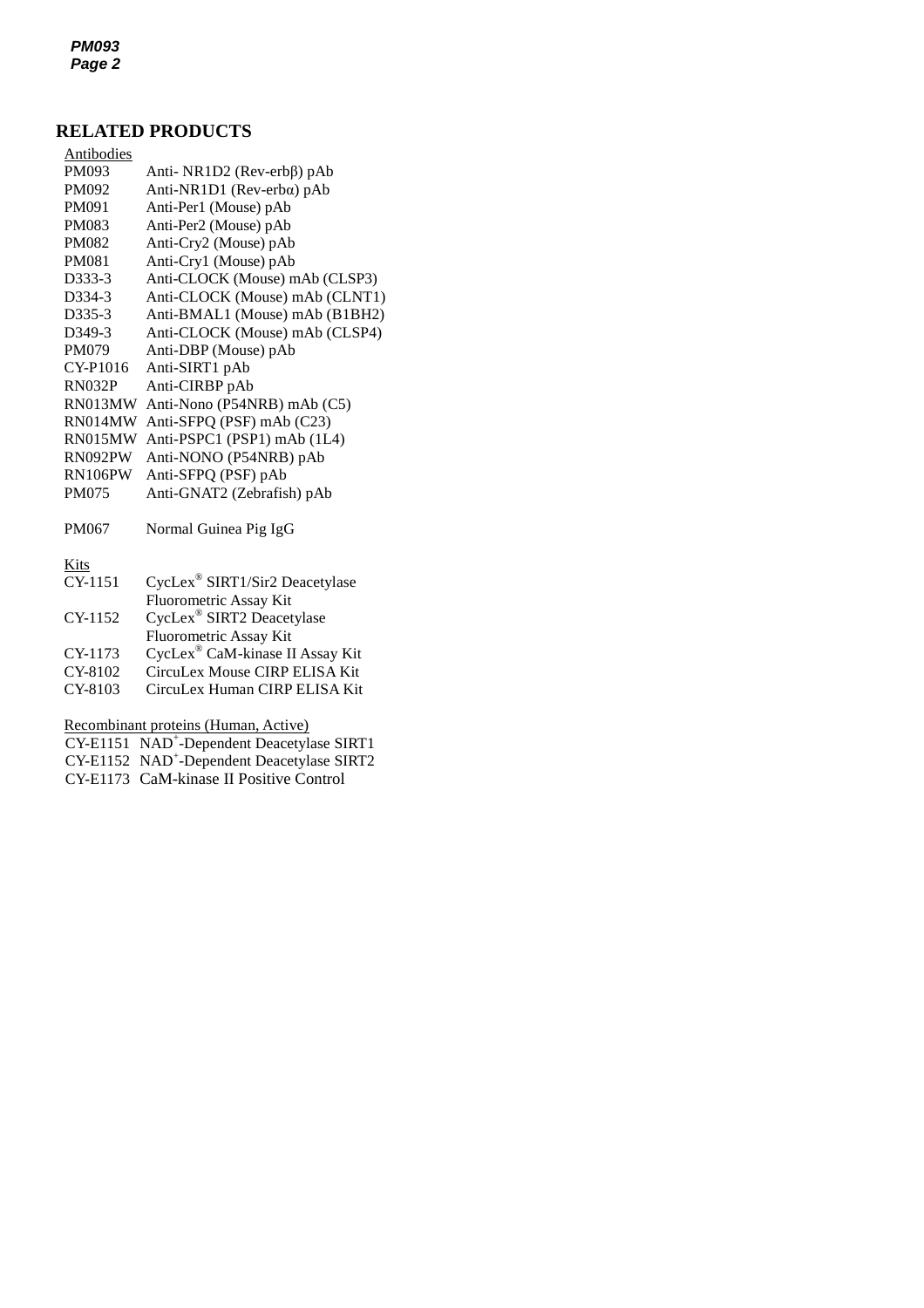## **SDS-PAGE & Western blotting**

- 1) Prepare the samples described as below:
- [Tissue] Mix 5  $\mu$ L of mouse liver nuclear extract with 5  $\mu$ L of Laemmli's sample buffer.
	- [Cell line] Wash 1 x  $10^7$  cells 3 times with PBS and suspends them in 500 µL of Laemmli's sample buffer.

[Transfectant] Wash 1 x  $10^7$  cells 3 times with PBS and suspends them in 1 mL of Laemmli's sample buffer.

- 2) Boil the samples for 5 min. and centrifuge. Load 10  $\mu$ L of the samples from tissue and cell line or 1  $\mu$ L of sample from transfectant per lane in a 1-mm-thick SDS-polyacrylamide gel (10% acrylamide) for electrophoresis.
- 3) Blot the protein to a polyvinylidene difluoride (PVDF) membrane at 1 mA/cm<sup>2</sup> for 1 hr. in a semi-dry transfer system (Transfer Buffer: 25 mM Tris, 190 mM glycine, 20% MeOH). See the manufacturer's manual for precise transfer procedure.
- 4) To reduce nonspecific binding, soak the membrane in 10% skimmed milk (in PBS, pH 7.2) overnight at 4°C.
- 5) Wash the membrane with PBS-T [0.05% Tween-20 in PBS] (5 min. x 3 times).
- 6) Incubate the membrane with primary antibody diluted with 1% skimmed milk (in PBS, pH 7.2) as suggested in the **APPLICATION** for 1 hr. at room temperature. (The concentration of antibody will depend on the conditions.)
- 7) Wash the membrane with PBS-T (5 min. x 3 times).
- 8) Incubate the membrane with 1:20,000 of Rabbit anti-Guinea Pig IgG (H+L) Secondary Antibody, HRP conjugate (Life Technologies; code no. 61-4620) diluted with 1% skimmed milk (in PBS, pH 7.2) for 1 hr. at room temperature.
- 9) Wash the membrane with PBS-T (5 min. x 3 times).
- 10) Wipe excess buffer on the membrane, and then incubate it with appropriate chemiluminescence reagent for 1 min. Remove extra reagent from the membrane by dabbing with paper towel, and seal it in plastic wrap.
- 11) Expose to an X-ray film in a dark room for 3 min. Develop the film as usual. The condition for exposure and development may vary.

(Positive controls for Western blotting; Mouse liver nuclear extract, NIH3T3-3-4, U2OS and transfectant)



#### *Western blot analysis of mouse Nr1d2 (Rev-erb) from liver nuclear extract*

Lane 1: ZT10 (zeitgeber time; 10 h) Lane 2: ZT22 (zeitgeber time; 22 h)

Immunoblotted with Anti-NR1D2 (Rev-erb<sub>B</sub>) pAb (PM093), 1:500



### *Western blot analysis of NR1D2 (Rev-erb)*

Lane 1: NIH3T3-3-4 Lane 2: U2OS

Immunoblotted with Anti-NR1D2 (Rev-erb $\beta$ ) pAb (PM093), 1:200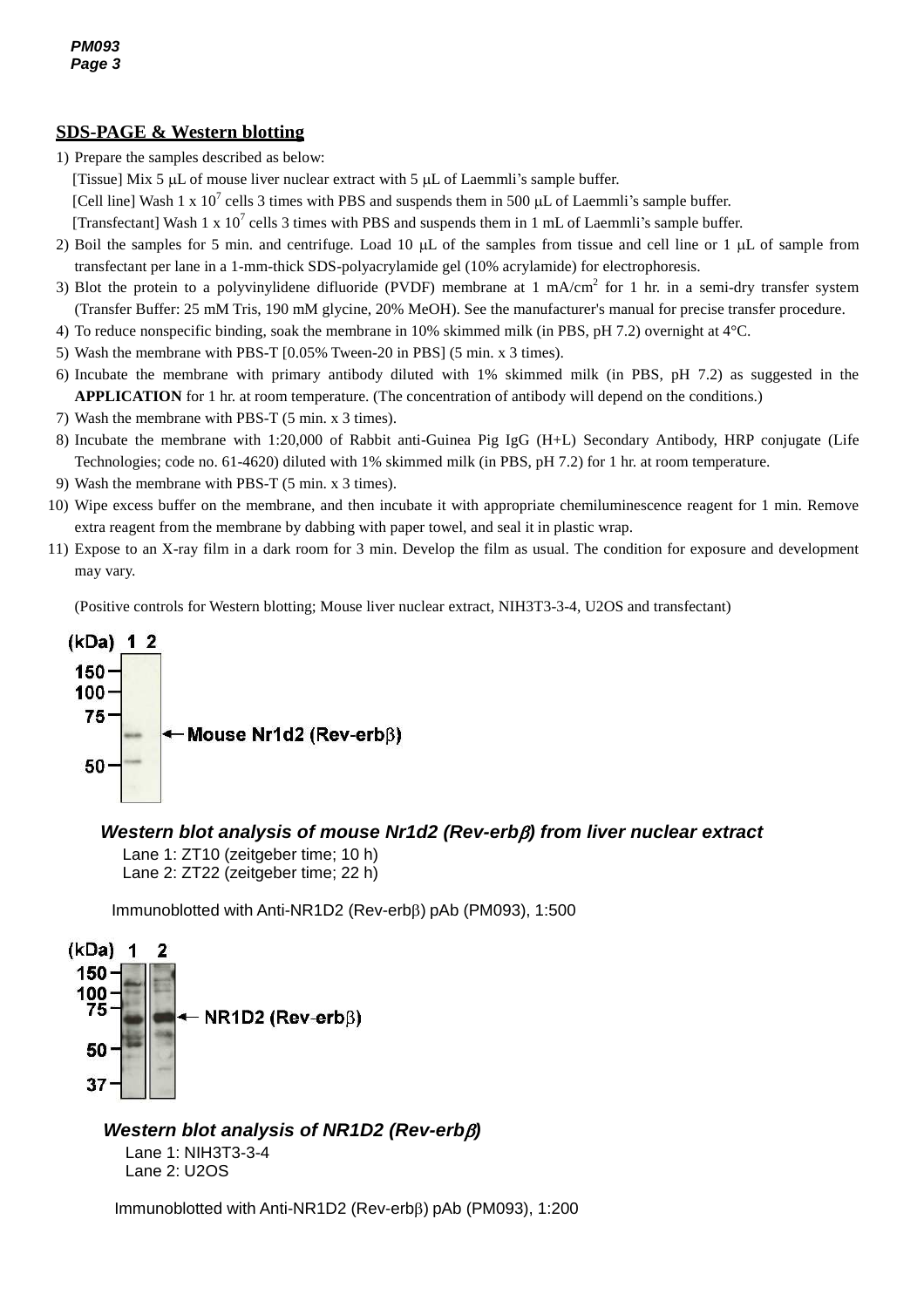*PM093 Page 4*



## *Western blot analysis of mouse Nr1d2 (Rev-erb) from HEK293T transfectant*

Lane 1, 4: HEK293T

Lane 2, 5: Myc-tagged mouse Nr1d1/HEK293T

Lane 3, 6: Myc-tagged mouse Nr1d2/HEK293T

<Immunoblot>

Lane 1-3: 1<sup>st</sup> antibody; Anti-Myc-tag mAb (M047-3), 1 μg/mL 2<sup>nd</sup> antibody; Anti-IgG (Mouse) pAb-HRP (330)

Lane 4-6: 1<sup>st</sup> antibody: Anti-NR1D2 (Rev-erbß) pAb (PM093), 1:500

2<sup>nd</sup> antibody: Rabbit anti-Guinea Pig IgG (H+L) Secondary Antibody, HRP conjugate (Life Technologies; code no. 61-4620)